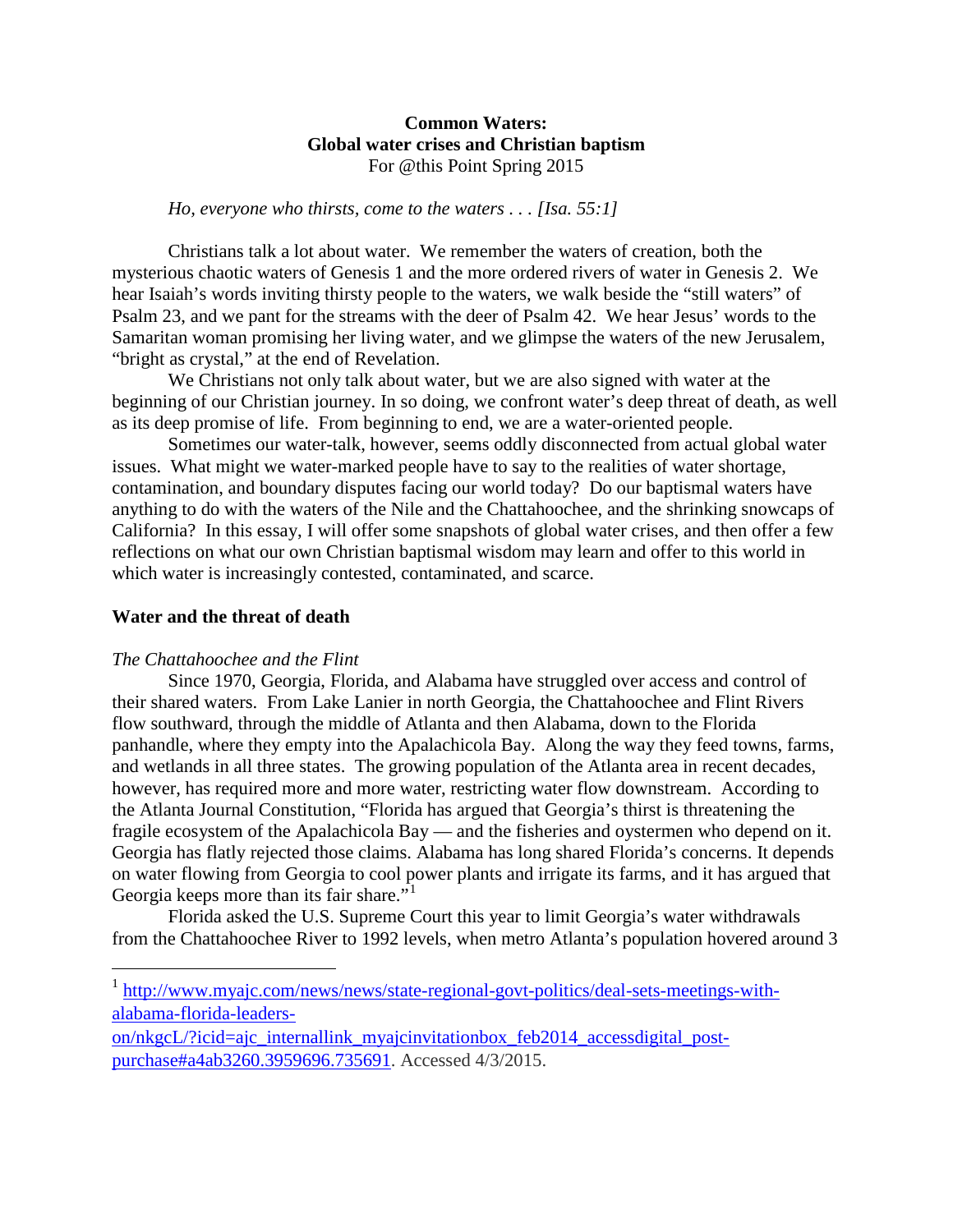million people. It now surpasses 5.4 million. The Court surprised many by deciding to hear the case during its 2014-15 session. Residents of all three states now wait anxiously to see how their own water resources will be affected.

### *The Nile, Ethiopia and Egypt*

In northern Africa, neighbors also struggle over access and control of shared river waters. Ethiopia and Egypt have long argued over the Nile, on whom people of both nations depend. Colonial-era agreements gave Egypt a virtual monopoly over the river, exacerbating conflict and distrust between these two nations. In recent years, Ethiopia prompted a spike in tensions with its neighboring state because of the planned "Grand Ethiopia Renaissance Dam Project," an effort to harness the water power of the Nile for electricity.

This plan, which would lessen Ethiopia's dependence on other nations for energy resources, has been seen as a threat by Egypt. Former Egyptian president Mohamed Morsi once warned that every drop of water stolen from the Nile "would be defended by a drop of Egyptian blood." Once the dam is completed, of course, no water would be "stolen" from the Nile, since its power would simply be harnessed for generation of electricity. Initially, however, the reservoir would need to fill up, and this would take roughly as much water as Egypt currently gets from the Nile in the course of a year: 63 billion cubic meters. Depending on how long the fill period takes, Egyptian farmers could be plunged into drought. In addition, even temporary restriction of the Nile river flow would limit access to water resources for Ethiopian tribes, whose traditional way of life depends on fishing and mining from the river.<sup>[2](#page-1-0)</sup>

### *California*

Back in the United States, a four-year drought has generated another kind of ecological and political water crisis. Record low snowfalls this winter finally led Governor Jerry Brown on April 1 to order mandatory water use reductions for the first time in California's history. With an executive order, the governor "directed the State Water Resources Control Board to impose a 25 percent reduction on the state's 400 local water supply agencies, which serve 90 percent of California residents, over the coming year. The agencies will be responsible for coming up with restrictions to cut back on water use and for monitoring compliance. State officials said the order would impose varying degrees of cutbacks on water use across the board — affecting homeowners, farms and other businesses, as well as the maintenance of cemeteries and golf courses."[3](#page-1-1) Such drastic reduction in permissible water use is arousing concern across the state as citizens wonder how this will affect their quality of life in the months and years ahead. Not only California will be affected, of course. Water shortages in that agriculturally rich state could reduce supplies and raise costs of produce to the rest of the United States as well. Citizens of Georgia will pay more for their romaine lettuce because of drought on the other side of the country.

<span id="page-1-0"></span> $2$  For more on this story, see

[http://www.npr.org/player/v2/mediaPlayer.html?action=1&t=1&islist=false&id=395321624&m](http://www.npr.org/player/v2/mediaPlayer.html?action=1&t=1&islist=false&id=395321624&m=395475173&live=1) [=395475173&live=1.](http://www.npr.org/player/v2/mediaPlayer.html?action=1&t=1&islist=false&id=395321624&m=395475173&live=1) Accessed April 3, 2015

<span id="page-1-1"></span><sup>3</sup> [http://www.nytimes.com/2015/04/02/us/california-imposes-first-ever-water-restrictions-to-deal](http://www.nytimes.com/2015/04/02/us/california-imposes-first-ever-water-restrictions-to-deal-with-drought.html?hp&action=click&pgtype=Homepage&module=first-column-region®ion=top-news&WT.nav=top-news&_r=0)[with-drought.html?hp&action=click&pgtype=Homepage&module=first-column](http://www.nytimes.com/2015/04/02/us/california-imposes-first-ever-water-restrictions-to-deal-with-drought.html?hp&action=click&pgtype=Homepage&module=first-column-region®ion=top-news&WT.nav=top-news&_r=0)region&region=top-news&WT.nav=top-news& $r=0$ . Accessed April 3, 2015.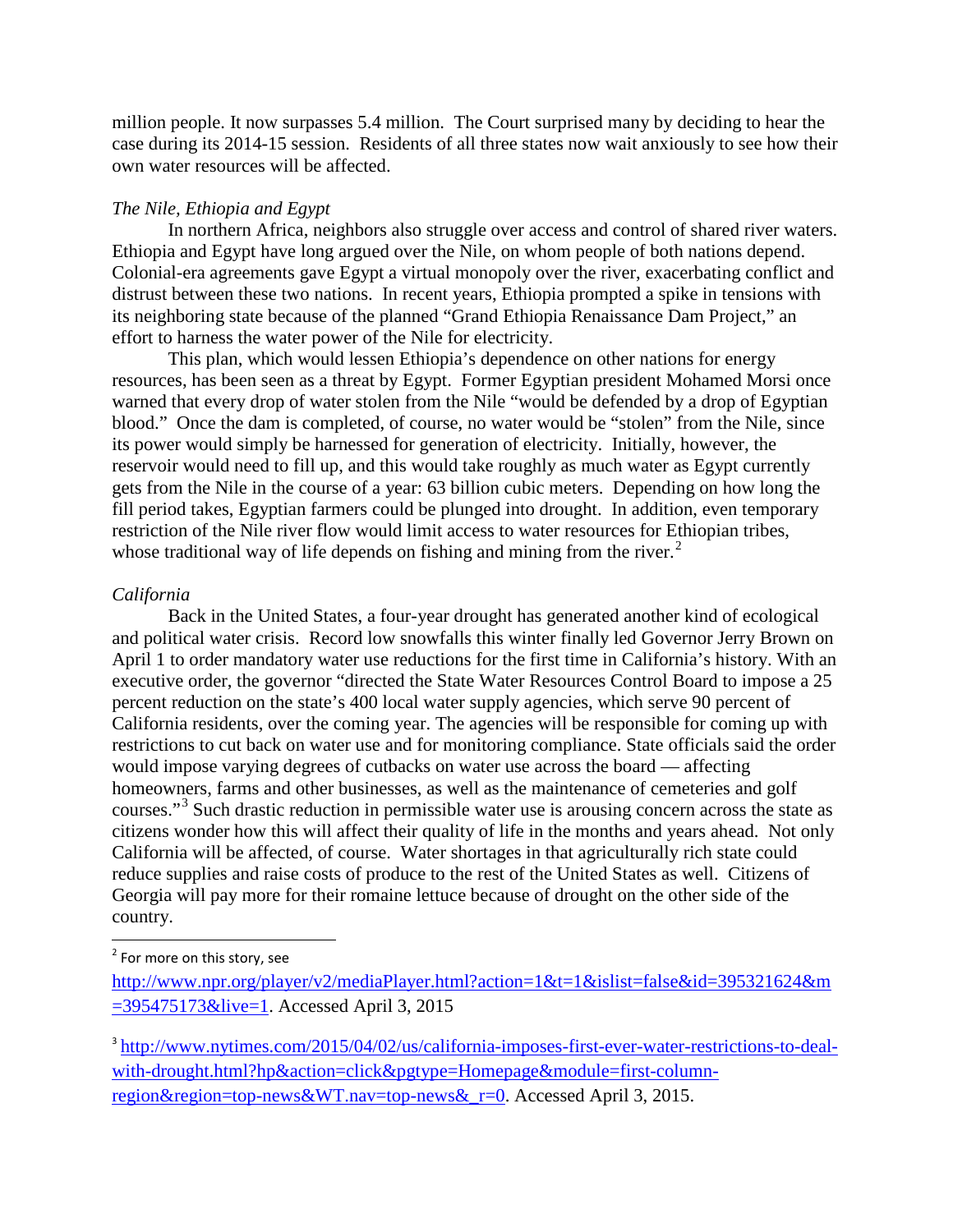# *Chad, Ethiopia, Mali, South Sudan, Nigeria*

Besides political conflict and climate change, water also signifies danger in areas of the world where clean water is not readily available. In several African countries, for instance, people still do not have easy access to clean water for drinking, washing, and bathing. Local water sources may be contaminated with water-borne parasites that cause diseases such as Guinea worm (still endemic in Chad, Ethiopia, Mali, South Sudan) and schistosomiasis (especially in Nigeria). Guinea worm, when untreated, causes intense pain, rendering its victims unable to care for themselves or others. Schistosomiasis weakens the immune system and stunts growth, sometimes leading even to premature death.<sup>[4](#page-2-0)</sup>

# *Damascus and the Middle East*

Political instability and ecological damage are both involved in water crises in the Middle East. The Strategic Foresight Group, an India-based think tank that develops solutions to targeted global issues, recently reported on their efforts in water diplomacy in the Middle East. Their report begins:

Exactly 1300 years ago, in 715 AD, Caliph Al Walid dedicated a grand mosque to the people of Damascus. In his dedication address, he said: "Inhabitants of Damascus, four things give you a marked superiority over the rest of the world: your climate, your water, your fruits, and your baths." His thoughts were reflected in the beautiful mosaics of what came to be known as the Ummayad Mosque. These mosaics depicted flowing rivers, tall trees and rich greenery. Even today a visitor to the Ummayad Mosque first notices these mosaics. . . .

Exactly one hundred years ago, in 1915, flowing water, tall trees and rich greenery in Caliph Al Walid's vision could be still witnessed in Damascus. It has all changed by the beginning of 2015. The Barada River which inspired Al Walid made it possible for Damascus to evolve as a major city for centuries. The word "Barada" means golden stream. However, by 2015 Barada has ceased to be a river and has become a stream. It looks golden or rather brown, instead of blue, on account of pollution. Tonnes of waste from household, industry and irrigation are discharged into the river. Legal and illegal wells have adverse impact on groundwater. Parts of the river have turned dry. The depletion of Barada River has forced the Damascus elite to take baths in five star hotels. In other parts of Syria and Iraq, water crisis have deprived farmers of their livelihood and homes. Some of them have joined violent groups opposed to the state. The genesis of terrorist organisations like ISIS, Al Nusra, [and] Al Qaeda has complex explanations. Depletion of rivers and lakes is part of it.

Elsewhere in the Middle East, the Dead Sea is dying. It has shrunk by a third in the last fifty years. It may become a pond in another fifty.

<span id="page-2-0"></span> <sup>4</sup> See Carter Center information on Guinea worm:

[http://www.cartercenter.org/health/guinea\\_worm/index.html](http://www.cartercenter.org/health/guinea_worm/index.html) and schistosomiasis: <http://www.cartercenter.org/health/schistosomiasis/index.html>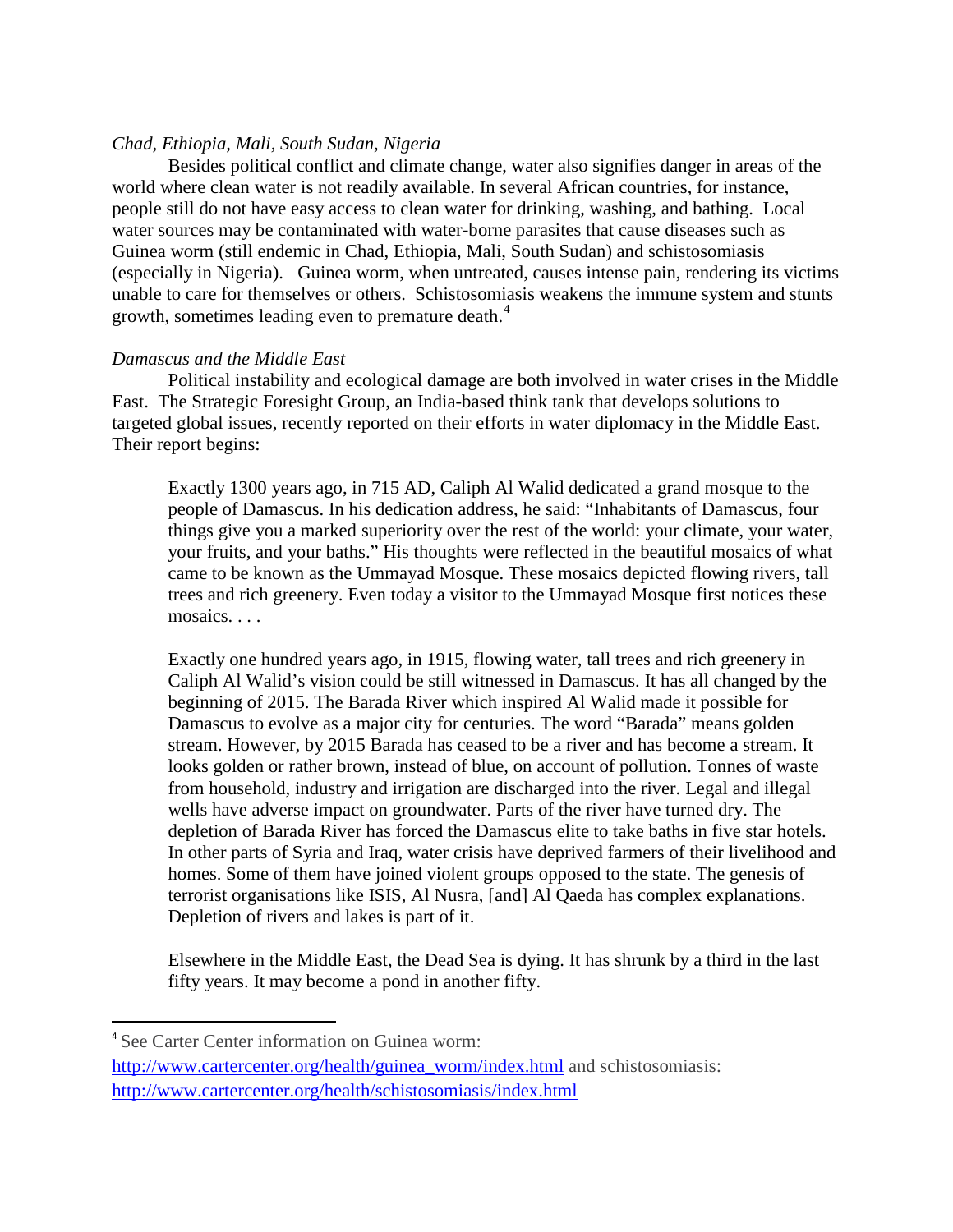. . . Declining availability of water has impact on agriculture, electricity generation and urbanisation, and therefore on migration, social stability, internal strife and transboundary conflicts. It would be an exaggeration to say that water is the cause of the present conflict in the Middle East. At the same time, it would naïve to ignore the fault lines created by water crisis."<sup>[5](#page-3-0)</sup>

### *Issues*

These snapshots reveal multiple dimensions of water crises confronting the world today. In places like Ethiopia and Egypt, Florida and Georgia, water is *contested*. Nations and states argue about access to existing water resources, focusing attention on national and state borders and distribution of economic resources. In parts of Africa and the Middle East, water is *contaminated*. Unclean water threatens the health of millions worldwide, focusing attention on our human impact on natural water resources. In California and parts of the Middle East, water is *scarce*. Due to climate change, water resources are shifting and shrinking globally, focusing attention on ecological fragility and the need to manage existing water stores.

Many scholars and policy experts have documented the growing water crisis that faces our world today. Pointing out that only 1% of the world's water supply is fresh, and only .02% readily available, Michael Guebert offers this sobering observation: "As a result of an increasing human population, higher-than-ever per capita resource demands, and widespread improper use of freshwater resources, humans have induced a global water crisis."[6](#page-3-1) Focusing particularly on the effects of climate change, Sandra Postel, Director of the Global Water Policy Project, warns that "the growing number of water shortages around the world and the possibility of these shortages leading to economic disruption, food crises, social tensions, and even war suggest that the challenges posed by water in the coming decades will rival those posed by declining oil supplies."<sup>[7](#page-3-2)</sup> Concerns about water are increasingly generating fear, anger, and conflict on a massive scale.

#### **Water and the promise of life: emerging efforts to address water crises**

In the midst of this bleak portrait of water crises in our world, many people and agencies are actively seeking water solutions. Organizations like Wine to Water and Living Waters for the World seek to provide access to clean water to underserved populations in many countries. Wine to Water, whose name inverts the miracle at Cana in John 2, addresses the water crisis by raising money selling wine. Proclaiming the simple motto, "There is no life without water," they

<span id="page-3-0"></span><sup>5</sup> [http://strategicforesight.com/publication\\_pdf/33406Blue%20Peace%20Progress%20Report.pdf.](http://strategicforesight.com/publication_pdf/33406Blue%20Peace%20Progress%20Report.pdf) Accessed April 3, 2015.

<span id="page-3-1"></span><sup>6</sup> Michael Guebert, "Water for Life: Global Freshwater Resources," in *Keeping God's Earth: The Global Environment in Biblical Perspective*, ed. Noah J. Taly and Daniel I. Block (IVP Academic, 2010), 144.

<span id="page-3-2"></span><sup>7</sup> Sandra Postel, "Water: Adapting to a New Normal,: in *The Post Carbon Reader: Managing the 21st Century's Sustainability Crises,* ed. Richard Heinberg and Daniel Lerch (Watershed Media, 2010), 77.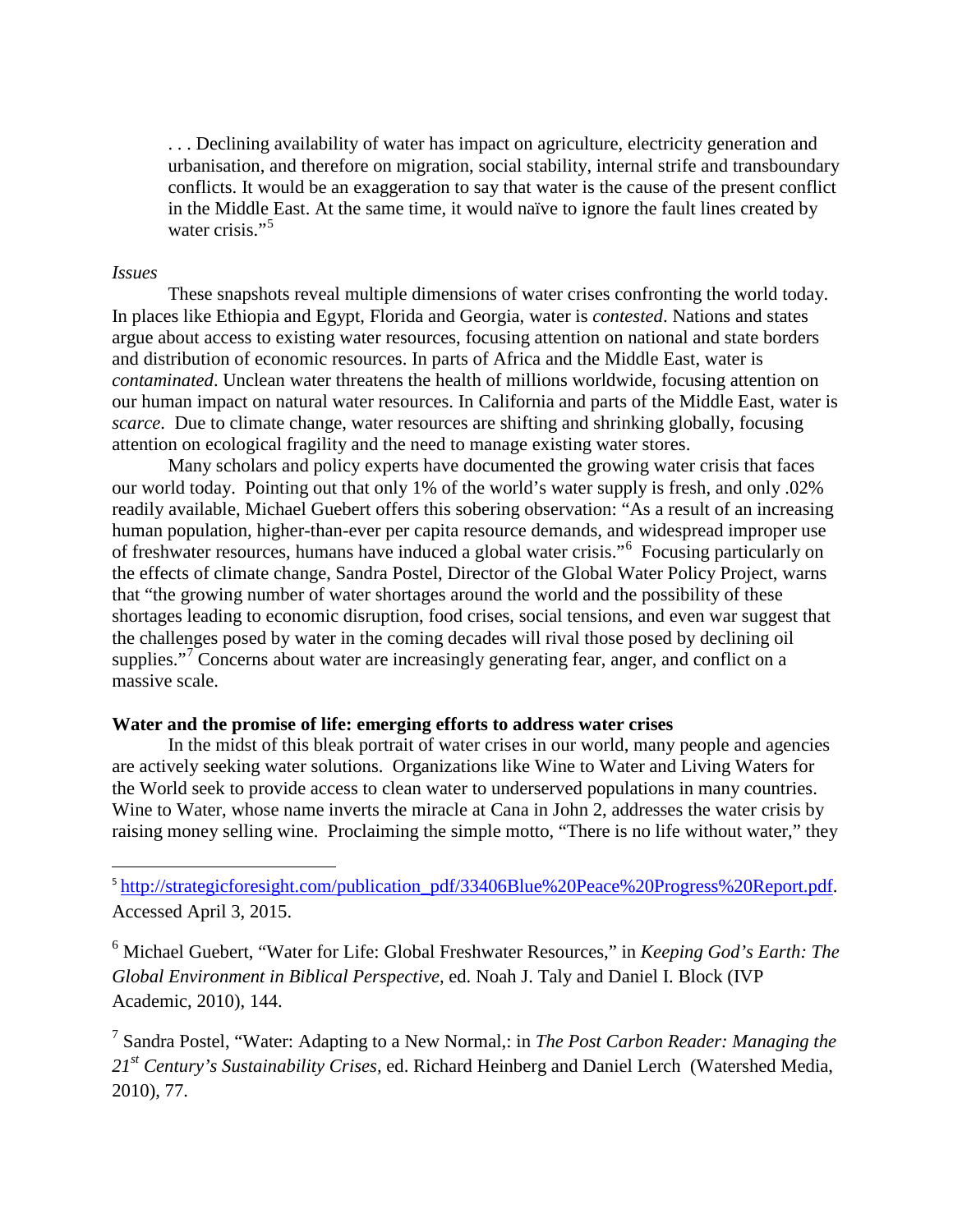sponsor wine tastings and sell bottles of wine online in order to raise funds for clean water systems.<sup>[8](#page-4-0)</sup> Living Waters for the World (LWW) similarly focuses on providing clean, sustainable water sources for communities around the world. As their website says, this "mission resource" of the Synod of Living Waters of the Presbyterian Church (USA), trains and equips mission teams to share the gift of clean, sustainable water with communities in need. LWW water treatment systems and related educational programs fill a critical niche in the world water crisis - communities with available but contaminated water."<sup>[9](#page-4-1)</sup> The Carter Center, for its part, has led remarkable efforts to combat water-borne diseases such as Guinea worm and schistosomiasis through introduction of regular filtering and consistent education programs. All of these agencies demonstrate how focused attention over time can provide people access to safe water even in remote and impoverished areas.

In certain areas, political progress is also evident. Because of the Supreme Court decision to hear Florida's Chattahoochee River case, governors in Georgia, Florida, and Alabama are beginning talks to resolve the conflict over their shared river waters. This spring, Sudan has actually brokered a deal to avert war between Egypt and Ethiopia regarding the Nile River and the Grand Renaissance Dam. The agreement will give Egypt some of the electricity generated, and it gives a timeline to check on the dam's impact on water levels to populations downstream. Aaron Wolf, director of the program in water conflict management and transformation at the University of Oregon, reflected on this agreement with the wise observation that "'water . . . brings people into a room who wouldn't normally sit in a room together—so it brings Arabs and Israelis, Egyptians and Ethiopians, northern California and southern California.' He says that when it comes to water, even the bitterest rivals end up eventually having to negotiate."<sup>[10](#page-4-2)</sup>

This observation of the power of water to bring even enemies together has some support from recent work by the Strategic Foresight Group mentioned earlier. This group has developed a promising approach to water diplomacy around the world called "Blue Peace," defined as the "comprehensive, integrated and collaborative management of all water resources in a circle of countries in a way that is sustainable for the long-term, in an interdependent relationship with social and political dynamics." After examining trans-boundary water relations in over 200 shared river basins in 148 countries, the Strategic Foresight Group has concluded, "The correlation between the degree of cooperation in water and general atmosphere of peace and friendship between any two or more countries is strong." <sup>11</sup> Their basic "water to war equation" is stark: "Any two countries engaged in active water cooperation do not go to war for any reason

10

<span id="page-4-0"></span> <sup>8</sup> <http://winetowater.org/>

<span id="page-4-1"></span><sup>9</sup> <http://livingwatersfortheworld.org/>

<span id="page-4-2"></span>[http://www.npr.org/player/v2/mediaPlayer.html?action=1&t=1&islist=false&id=395321624&m](http://www.npr.org/player/v2/mediaPlayer.html?action=1&t=1&islist=false&id=395321624&m=395475173&live=1) [=395475173&live=1.](http://www.npr.org/player/v2/mediaPlayer.html?action=1&t=1&islist=false&id=395321624&m=395475173&live=1) Accessed April 3, 2015.

<span id="page-4-3"></span><sup>&</sup>lt;sup>11</sup> [http://www.strategicforesight.com/publication\\_pdf/20795water-cooperature-sm.pdf;](http://www.strategicforesight.com/publication_pdf/20795water-cooperature-sm.pdf) accessed 4/3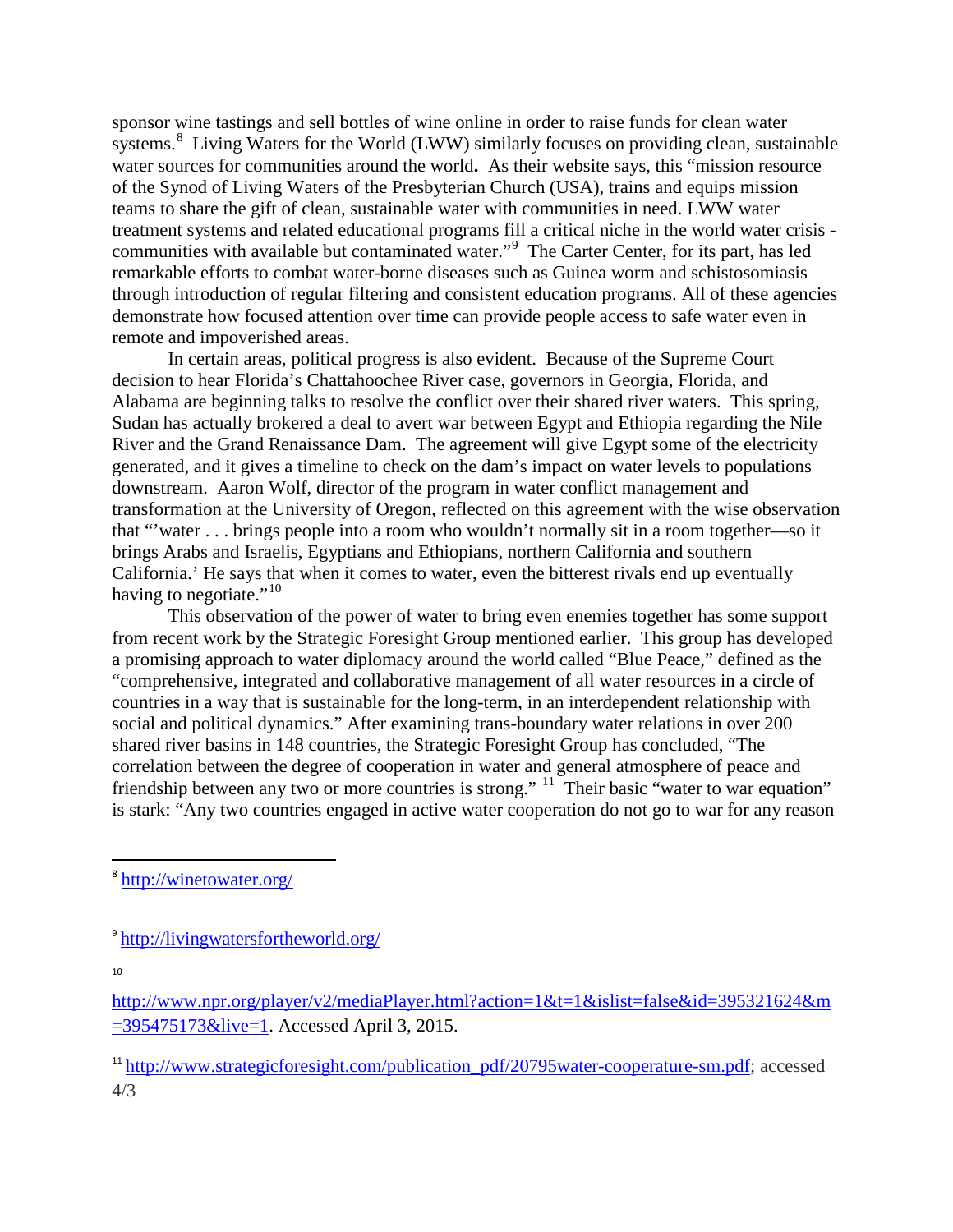whatsoever."<sup>12</sup> The research leading to the "Blue Peace" approach reveals how cooperation rather than conflict actually increases the availability of safe and sufficient water in a region. Rather than operating out of fear, which motivates hoarding and defense, active water cooperation operates out of trust that there is enough water for all, when we steward it well. Working on water issues together enables nation-states to concentrate on preserving, expanding, and improving water resources for all, rather than dividing it into ever smaller reserves.

Water divides peoples and nations, but it can—and must—also draw people together. Water generates fear and conflict, but it is also necessary for life. As citizens of the world today, we are called to address these water issues for our own personal future, and for the future of all.

# **Waters of baptism: learning from and speaking to global water crises**

Do we have a particular Christian word to offer to this situation? As already mentioned, our narratives are saturated with water: the creation, the flood, the Red Sea, crossing the Jordan into the promised land, Jesus' baptism in the same Jordan River marking a new kind of promise, the waters of eternal life promised by Jesus, the waters of life in Revelation. At baptism, no matter what our age, we are marked with those waters, immersed into that great story, and united with Christ crucified, risen, and returning. How might these symbols and these narratives shape us to offer a particular word to the global water crisis that faces us all?

One thing we know as Christians: the waters of baptism both unite and divide us, marking terror of death as well as gift of life. The realities of death and life, of boundaries contested and boundaries dissolved—these watery truths are ones we know from our own story. Yet maybe in this new day, faced with waters contested, contaminated, and scarce, we might learn our baptismal wisdom anew in order to speak a fresh word to the world.

# *What might we learn?*

Before we speak, we do well to listen and to learn. How might the varied water crises in our world enable us to see our own baptism in a new way?

- Joint management of the water body with decision making authority on water allocation and resource management submitted to a river basin organization
- Joint investment programme and joint decision making on allocation of financial resources pertaining to projects to accrue benefits from the river or lake
- Joint management of flood control
- Coordination of water quality and reduction of pollutants to harmonise quality between countries
- Joint programme of action for environmental protection of water body with deadlines which are implemented
- Consultation between riparian countries on construction of dams or reservoirs with data exchange accepted by all countries or joint construction and management of dams
- Joint management of water flows in all their aspects (Ibid.)

<span id="page-5-0"></span><sup>&</sup>lt;sup>12</sup> "Active water cooperation" is no nebulous concept here. SFG specifically defines active water cooperation as "commitment of riparian countries to most of the following activities, or more, where such commitment is translated into action programmes implemented with agreed time frames or on an on-going basis: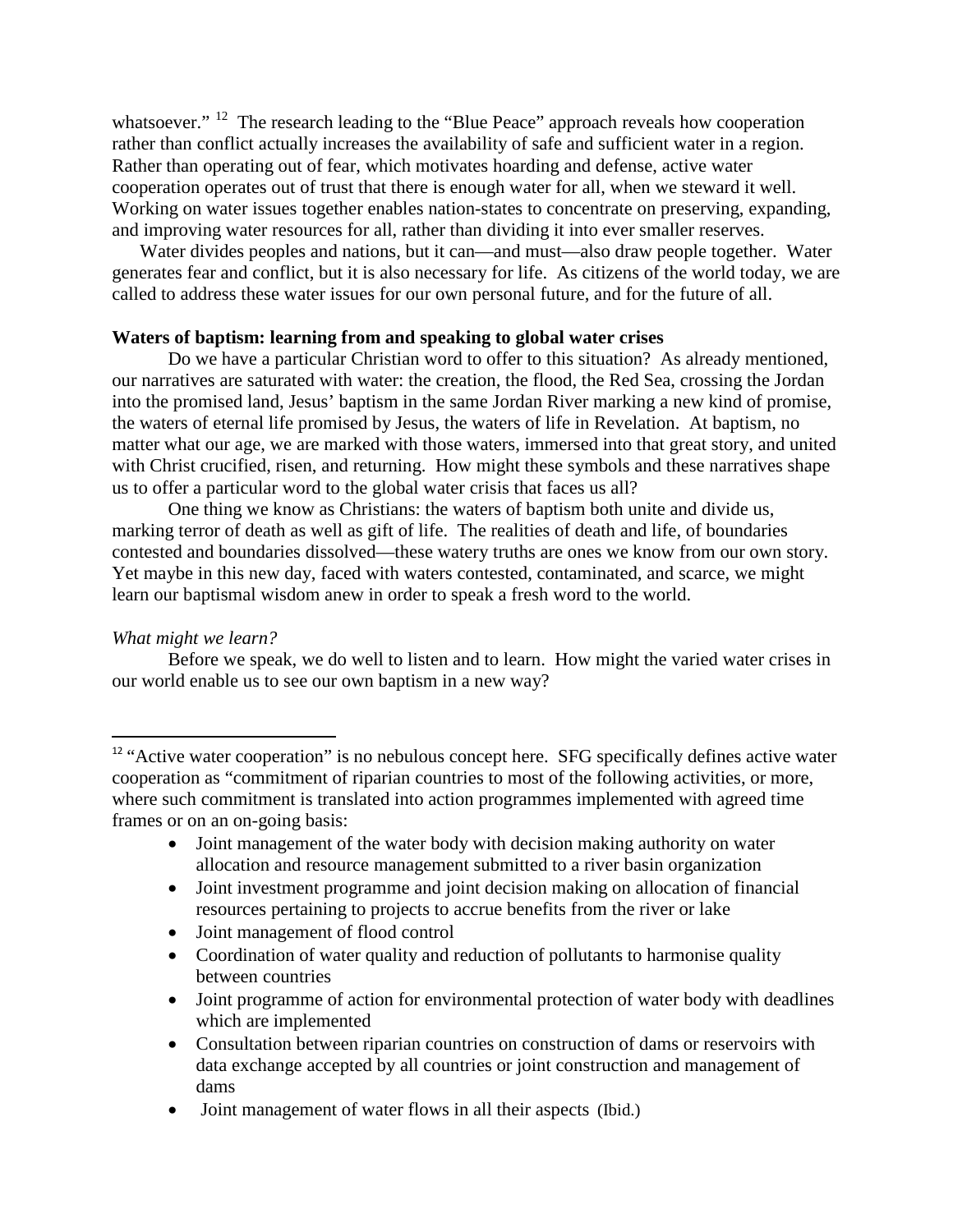One thing we need to learn anew: baptism is, among other things, about actual water. This does not mean that H2O is a chemical compound that bears divine presence in a material way. Baptismal water is just common ordinary water, which God uses as a visible sign of an invisible grace. Yet it may be time to repent a little of our anti-material tendencies and recognize that in baptism, we do come into contact with an element that is necessary for our very life, even as it also threatens death. The global water crisis might help us to recognize afresh the gift and fragility of baptismal waters.

And water truly is fragile—even dangerous. From the various crises described above, we cannot overlook the fact that boundary waters generate conflict, even as reservoirs dry up and existing waters, left untreated, bring disease to millions of people in the world. Such sober realities should affect our own dealings with baptismal waters, tempering any temptation we may have to celebrate the life-giving qualities of water without equally acknowledging their capacity to deal death.

From these scenarios, however, we might also learn some good news about water's power to draw people together. The work of agencies like the Strategic Foresight Group show us that when nations and states cooperate actively around water issues rather than competing for scarce resources, the risk of war is reduced and access to water increases. This is not naïve wishful thinking, but research-based reality. Because it is necessary for life, and because it is limited, water really can bring together even the bitterest enemies. Aaron Wolf's comment regarding the Ethiopian dam negotiations sound remarkably like baptismal teaching here: "'water . . . brings people into a room who wouldn't normally sit in a room together—so it brings Arabs and Israelis, Egyptians and Ethiopians, northern California and southern California.'... when it comes to water, even the bitterest rivals end up eventually having to negotiate." Poignantly, the negotiations prompted by serious water crises like those in Egypt, Ethiopia, and the southeastern United States might challenge Christians to hear anew the call to unity that we proclaim in baptism.

#### *What might we offer?*

Having listened, we may now speak. From our own baptismal wisdom, Christians might contribute three insights to the current conversations about water:

- Baptism shows that water is not ours, but given to all
- Baptism orients us anew to the waters of creation, which are a gift of God
- Baptism orients us to new creation, in which the barriers that separate us are washed away

#### 1. *Water is not ours*

First, baptism reminds us that we are not our own—and that the waters in which we baptize are not our own, either. At baptism, we are marked as "God's own forever." This is a common baptismal theme: we belong to a loving God who has embraced us, and we are united to a community sent to bear God's love to the world. It is less commonly stated, but no less true that baptism shows us the whole created world--including the waters with which we baptize--as not our own, but as a gift of our gracious God. In baptism, we retell the ways that God has moved over, through, and in water to bring about creation, liberation, new life. Water is a sign and instrument of God's saving work in the world. In multiple ways, baptism shows us that water is not our commodity, but a vital gift of God. Therefore we should not protect and defend water as if it belonged to us, but recognize that it is a gift for all.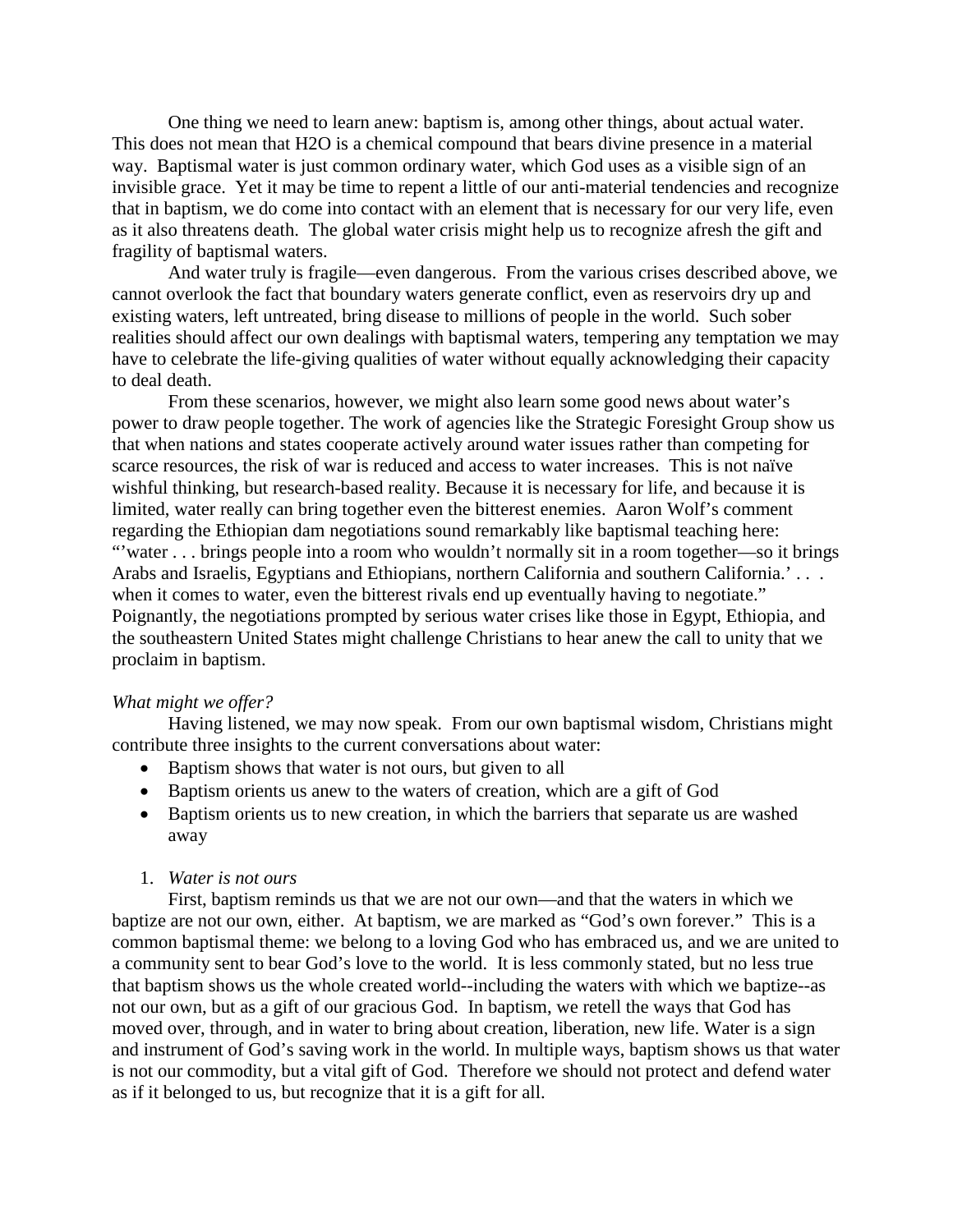In the political sphere, how might this inform a Christian response to the dispute over Chattahoochee river waters in Georgia, Florida, and Alabama? On a small scale, how might respect for water as a common gift for all inspire us to ordinary acts of conservation: installing rain barrels, limiting lawn watering, turning off the water as we brush our teeth? When we jealously guard water sources as if they are our own, the result tends to be conflict and scarcity. When we work together to recognize water as a common good, however, the result can be peace and life. So the researchers at the Strategic Foresight Group have shown. To this Christians can add: this is what baptism has already shown us, if we have eyes to see.

### *2. Baptism orients us anew to the waters of creation*

In a related second point, baptism orients us to creation as well as new creation. Baptismal theologies have long been marked by interplay between these two themes. Baptism connects us both with the waters of creation and with Jesus' death and resurrection, inaugurating the new creation. In the  $20<sup>th</sup>$  century, both Protestants and Catholics moved toward increased emphasis on this second nexus of themes: baptism unites us with Christ in his death and resurrection (Romans 6) and promises us new birth by water and the Spirit (John 3).<sup>[13](#page-7-0)</sup> Such focus on baptism as new creation carries many benefits: recovery of rich New Testament baptismal imagery; ecumenical convergence in baptismal theology and practice; and clarity about baptism as a costly calling, not just a cultural rite of passage.<sup>[14](#page-7-1)</sup>

Even as we emphasize baptism as death/resurrection and rebirth, however, we need to acknowledge a potential problem. Sometimes we can focus on baptism as new creation so much that it detracts from creation itself. We can celebrate the "living waters" promised by Jesus as if they have nothing to do with the waters of the Jordan and the Nile. We turn our eyes away from the contested waters of the Chattahoochee as if they were none of our concern, and pant for the disembodied, spiritualized waters of some distant new Jerusalem.

Baptism must not become a symbol to remove us from the world in which waters are contested, polluted, and scarce. When we trace our hands in the waters of the font, we are reminded of the dark chaotic waters of creation that both humble us and give us life. By immersion in the waters of baptism, with the one who himself stood in the Jordan river among sinners who sought repentance and rebirth, we are drawn into solidarity with the wounded creation itself. Our hearts might indeed then be turned to repentance—for what we have done to make our neighbors in California and the Middle East thirsty and sick. Our eyes might be opened to the gift-character of creation, as well as our call to tend it.

#### *3. Baptism orients us to new creation*

Finally, baptism also marks the beginning of our life as part of a new creation in Christ. "The old has passed away; behold, the new has come!" we proclaim. On the basis of this new

<span id="page-7-0"></span><sup>&</sup>lt;sup>13</sup> Though the images are not identical, for purposes of this argument I consider "new creation", "death and resurrection", and "rebirth/new birth" as variations on the same idea: baptism destroys old ways and marks entrance into a new life.

<span id="page-7-1"></span> $14$  For more extended discussion of these ideas, see my essay "Creation and New Creation in Baptism." In *Theology in Service of the Church: Essays in Honor of Joseph D. Small, III.* Westminster John Knox Press, 2008.